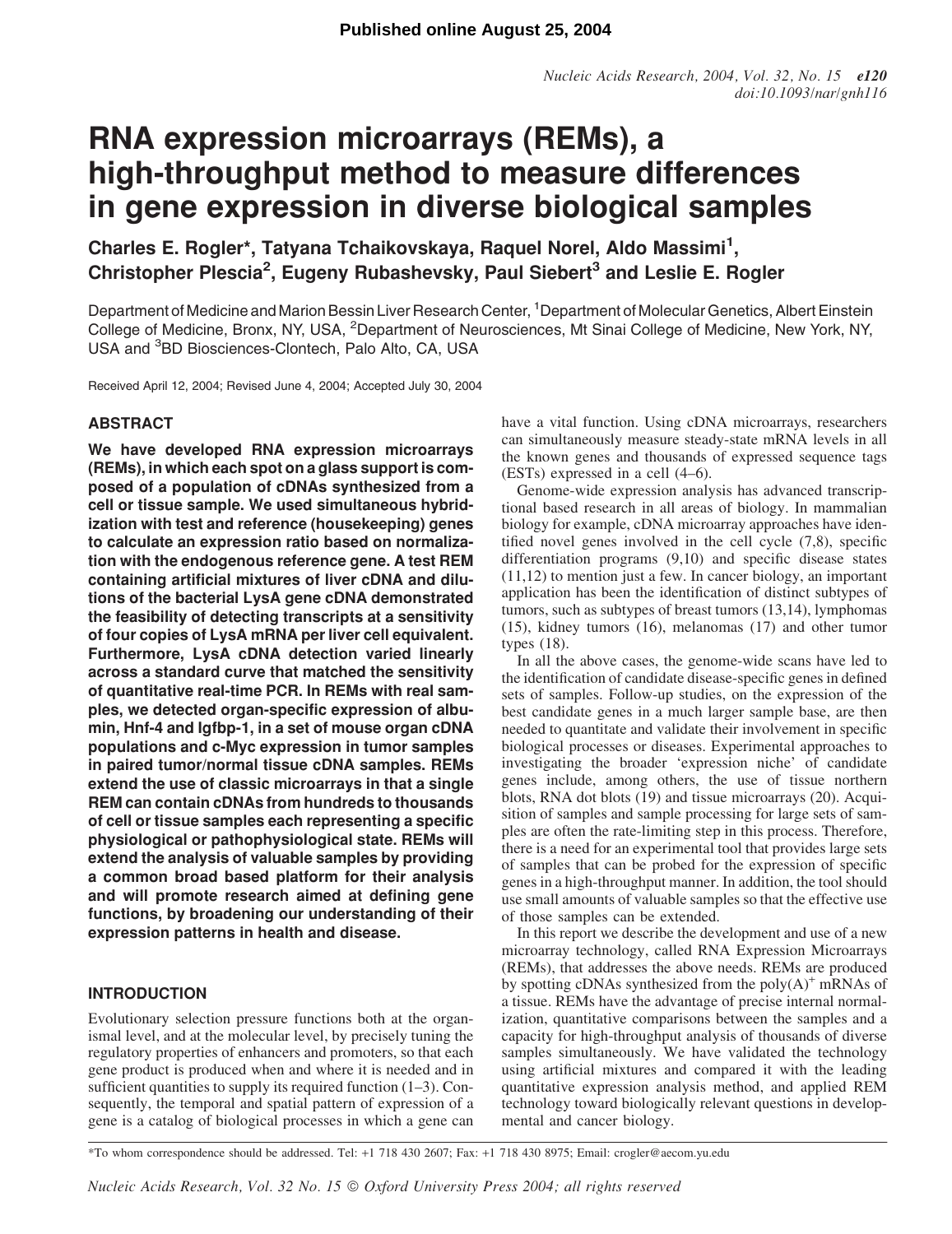#### METHODS

#### Preparation of fluorescent probes

Gene-specific sense and antisense primers  $\sim$ 500 bp apart are identified near the  $3'$  end of the cDNA sequence of selected gene. A T7 promoter sequence is attached to the antisense primer and the cDNA fragment is PCR amplified, purified using the Qiaquick PCR purification kit and the product is sequence verified. An antisense RNA is synthesized using T7 RNA polymerase according to the Epicenter AmpliScribe T7 Flash transcription kit protocol, (Epicentre Cat. no. ASF3257), except that the reaction is carried out at  $42^{\circ}$ C for 1 h. The antisense RNA is purified using a RNeasy Mini kit from Qiagen (Cat. no. 74104). Five micrograms of antisense RNA, at 0.3  $\mu$ g/ $\mu$ l in H<sub>2</sub>O, is annealed at 70°C for 5 min with 6  $\mu$ M sense primer. After annealing, Cy3- or Cy5labeled sense strand cDNA is synthesized using 10 U/µl Invitrogen Superscript III reverse transcriptase, in 50mM Tris–HCl, pH 8.3, 75 mM KCl, 3 mM  $MgCl<sub>2</sub>$ , 10 mM DTT, 1 U/ml RNaseOUT (Invitrogen, Cat. no. 10777-019), 500 nM dATP, dCTP, dGTP and 200 nM dTTP, plus either Cy3- or Cy5-labeled dUTP at 100 nM, at  $50^{\circ}$ C for 2 h (reaction volume normally 40  $\mu$ l). After completion of the reaction, an equal volume of 17.5 mM  $MgCl<sub>2</sub>$  and 250 mM Tris–HCl, pH 7.4, containing 4 U of RNAse H, is added and incubated for 30 min at  $37^{\circ}$ C, followed by the treatment with 0.5 U/µl of RNase 1 and RNase 1 buffer (10 mM Tris–HCl, pH 7.5, 5 mM EDTA and 200 mM sodium acetate (Promega no. 4261) for 10 min at  $37^{\circ}$ C. Probe solutions containing either Cy3 or Cy5 are combined and purified together using a Qiaquick PCR purification kit. Final purification is accomplished by elution from the Qiagen columns using 10 mM Tris–HCl (pH 8.5) as elution buffer (Qiagen protocol), the combined probes are precipitated by adding one-third volume of 7.5 M ammonium acetate, followed by 2.5 vol of absolute ethanol, and precipitation at  $-80^{\circ}$ C for 20 min. The precipitates are collected by centrifugation at 13 K in a microcentrifuge for 15 min and the pellets are washed with 75% ethanol and air-dried.

Immediately before REM hybridization, the pellet containing the combined Cy3- and Cy5-labeled probes is dissolved in 20 µl of hybridization buffer containing  $35\%$  formamide,  $0.5\%$ SDS,  $2.5\times$  Denhardts solution,  $4\times$  SSPE, 0.2 µg/µl yeast tRNA,  $0.1 \mu$ g/ $\mu$ l poly( $dA$ ) and  $2.5 \mu$ g/ $\mu$ l mouse/human Cot 1 DNA. The probe is boiled at  $95^{\circ}$ C for 2 min, snap-cooled, spun down in a microcentrifuge at 13 K for 5 min and prehybridized at  $50^{\circ}$ C for 1 h.

#### Preparation of REMs for hybridization

Dust from the slide is removed with air from a Fisherbrand super friendly Air'IT (Cat. no. 23-022523). The array face of the REM is moisturized over boiling water for 5 s and the DNA is immediately crosslinked to the slide with 250 mJ of UV irradiation in a Bio-Rad UV GS GENE LINKER. The slide is re-moisturized over steam for 5 s and placed (array side up) on a 100 $^{\circ}$ C hot plate for 3–5 s. Then the slide is rinsed in 0.1% SDS for  $10-20$  s, followed by  $ddH<sub>2</sub>O$  for  $10-20$  s and then incubated at  $95^{\circ}$ C in ddH<sub>2</sub>O for 3–5 min. The slide is dipped in absolute ethanol and excess ethanol is removed by centrifugation in a 50 ml tube at 1000 r.p.m. for 4 min. The slide is placed, array side up, in a microarray slide hybridization chamber. Approximately 20 µl of prehybridization solution (prehybridization solution is  $35\%$  formamide,  $4\times$  SSPE, 0.5% SDS,  $2.5 \times$  Denhardts and 0.2 µg/ml salmon sperm DNA) is added over the arrayed samples and the coverslip is placed over the samples avoiding bubbles. The slide is incubated in the hybridization chamber that is humidified by adding 10 µl of water in each corner, for  $1-2$  h at  $50^{\circ}$ C. After incubation the coverslip is removed by dipping in water, the slide is dried by centrifugation as above, dust is removed as described, the slide is returned to the chamber, covered by hybridization solution containing a mixture of Cy3- and Cy5 labeled probes and by coverslip, and incubated in humidified hybridization chamber for  $16-20$  h at  $50^{\circ}$ C.

After hybridization, the cover slip is removed by immersing REM in 100 ml of  $2 \times$  SSC/0.1% SDS then washed with several hundred milliliters of  $0.2 \times$  SSC/0.1% SDS with stirring for 10– 15 min at room temperature, washed with  $0.2 \times$  SSC and then with  $0.1 \times$  SSC for every 15 min. Slide is dried by centrifugation as above, stored at room temperature, in dark, until scanning (preferably the same day).

## Preparation of single-stranded LysA antisense cDNA and dilution into antisense liver cDNA

A 1 kb segment of a bacterial clone for diaminopimelate decarboxylase (LysA, ATCC accession number 87482) was subcloned into pBluescript II KS+. The clone contained a 60 nt artificial poly(A) tail at its  $3'$  end. A 1.1 kb DNA fragment was amplified from the plasmid using antisense T7 and senseT3 primers homologous to plasmid sequences and the PCR product was sequence verified. Sense strand LysA aRNA was synthesized using an Ambion MEGAscript T3 RNA polymerase kit (Cat. no. 1338). Antisense cDNA was synthesized from the full-length aRNA using an oligo(dT) primer and Superscript II reverse transcriptase followed by removal of the RNA template with RNase 1 and the purification of single-strand antisense cDNA over a Qiagen PCR purification column (Cat. no. 28104). Purified products were measured by  $OD<sub>260</sub>$ , checked for correct size.

A large batch of single-stranded liver cDNA was synthesized from 2.5 mg of total RNA from a C57/Bl6 female mouse and used as the carrier for all the LysA dilutions. LysA 1.1 kb antisense LysA cDNA was mixed with liver cDNAs at 12 levels each representing a 2-fold dilution of LysA per liver cell cDNA equivalent. Our mixtures were based on a 50 µg/ml solution of 1000 bp segment of single-stranded DNA containing  $9.1 \times 10^{13}$  molecules of DNA per milliliter (21). Based on the above standard, we made series dilutions in which LysA was varied from 9000 to 4 copies per liver cell equivalent. All mixtures were prepared in  $3 \times$  SSC solution. Mixtures were also based on 0.2 pg mRNA per liver cell.

## Preparation of LysA sense Cy dye-labeled probe for REM hybridization

A set of nested primers were used to generate a 533 bp subfragment of LysA from the 1.1 kb antisense cDNA produced above. The gene-specific primers for this PCR fragment were as follows: 5'-CGAGCAAAGCATTCTCATCA-sense and 5'-T7 linked antisense primer TAATACGACTCACTATAG-GGCTCCTCCAAGATTCAGCAC. T7 RNA polymerase was used to generate an antisense LysA aRNA, the 533 bp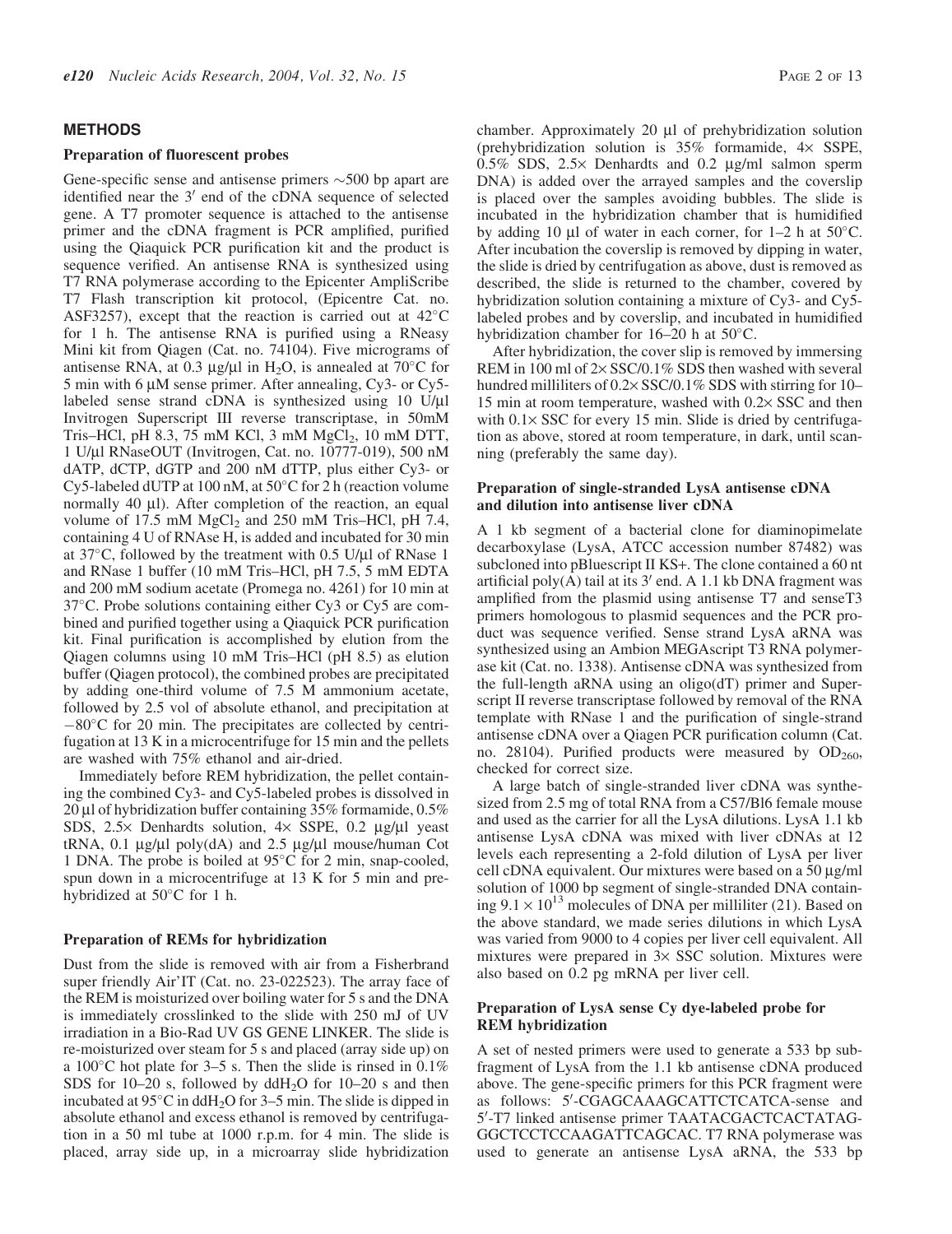fragment [this aRNA does not contain either oligo(dT) or T7 polymerase promoter sequences]. The final,  $\sim$ 513 bp, sense strand Cy dye-labeled LysA probe was synthesized from  $5 \mu g$ antisense aRNA using the sense strand primer, at 30 pmol, and reverse transcriptase in the standard probe synthesis conditions described above.

## Quantification of LysA by real-time PCR

TaqMan probe and primers were designed with Primer Express Software (Applied Biosystems) and synthesized by Operon (Qiagen) as follows: 5'-GAAACGGGTCACTC-CATCGA-forward primer; 5'-AGTCATGCGTATGCGCT-TCTAC-reverse primer; and 5'-6FAM-TTCTTCTTCGGA-TCACGCCCGG-TAMRA-probe. The TaqMan Rodent Gapdh Control Reagents containing VIC-labeled probe and primers (P/N 4308313; Applied Biosystems) were used to quantify a reference gene expression. Series dilutions of LysA cDNA mixed with mouse liver cDNA were prepared in a way such that a particular reaction mostly contained the same amount of corresponding dilution that was printed on the REM slide. TaqMan Universal Master Mix (P/N 4304437) was used to prepare reaction mixtures containing 900 nM of each primer and 250 nM of appropriate TaqMan probe. We performed a single gene reaction for LysA or Gapdh in each well. For each data point, we had three repetitions and used 96-well optical PCR plates (P/N 4306737; Applied Biosystems). The plates were sealed, spun down and reactions run in an ABI PRISM 7000 Sequence Detection System under default conditions:  $50^{\circ}$ C for 2 min,  $95^{\circ}$ C for 10 min, and 40 cycles of 95 $\degree$ C for 15 s and 60 $\degree$ C for 1 min.

#### Primers for specific gene probes synthesis

All primers were selected using Primer 3 public available program which can be found at<http://www.broad.mit.edu/> cgi-bin/primer/primer3.cgi/primer3\_www.cgi. All suggested primers sequences were double checked for gene specificity using available gene databases. The following genes and primers were selected.

MYC gene probe (NM\_002467 Homo sapiens v-myc myelocytomatosis viral oncogene homolog) (avian), 5'-AGAG-AAGCTGGCCTCCTACC-forward, 5'-T7 (GTAATACGAC-TCACTATAGGG)GCCTCTTGACATTCTCCTCG-reverse, product size 632 bp.

GP gene probe (X58295 plasma glutathione peroxidase 3), 5'-CATCTGACCGCCTCTTCTGG-forward, 5'-T7 (GTAAT-ACGACTCACTATAGGG)CATCTGACCGCCTCTTCTGGreverse, product size 308 bp.

ACTB gene probe (X00351 Homo sapiens cytoplasmic betaactin), -CTACGTCGCCCTGGACTTCGAGC-forward, 5'-T7, (GTAATACGACTCACTATAGGG)GATGGAGCC-GCCGATCCACACGG-reverse, product size 384 bp.

B2M gene probe (NM\_004048 Homo sapiens beta-2 microglobulin), 5'-GTGCTCGCGCTACTCTCTCT-forward, 5'-T7 (GTAATACGACTCACTATAGGG)ACCTCTAAG-TTGCCAGCCCT-reverse, product size 578 bp.

A 23 kDa highly basic protein (X56932 Homo sapiens ribosomal protein L13A) (RPL13A), 5'-TAAACAGGTACTG-CTGGGCCGGAAGGTG-forward, 5'-T7 (GTAATACGA-CTCACTATAGGG)CACGTTCTTCTCGGCCTGTTTCCG-TAGC-reverse, product size 483 bp.

Alb1 gene probe (NM\_009654 mouse albumin 1), 5'-GA-CAAGGAAAGCTGCCTGAC-forward, 5'-T7 (GTAATAC-GACTCACTATAGGG)AGTTGGGGTTGACACCTGAGreverse, product size 750 bp.

Gapdh gene probe (NM\_008084 mouse glyceraldehyde-3 phosphate dehydrogenase), 5'-AACTTTGGCATTGTGGAA-GG-forward, 5'-T7 (GTAATACGACTCACTATAGGG)-TGTGAGGGAGATGCTCAGTG-reverse,productsize599bp.

Primer sequences for UBI, Hnf4 and Igfbp1 are available upon request to CER. All specific PCR products were sequenceverified and used as templates for antisense RNA synthesis by in vitro transcription followed by labeling procedure as described above.

#### Quantitative real-time PCR assay for human MYC

Template. Samples of individual tumor or normal  $SMARKT^{TM}cDNAs$  (22–24), were diluted to obtain template amounts per reaction of 100, 200, 400 or 800 pg. These amounts matched the amount of SMART cDNA printed on the REM. For the five pairs of lung tumor/normal SMART cDNAs, we tested three replications of each sample at the 400 pg per spot level and for the amplification efficiency two individual tumor/normal samples in all four different concentrations were tested too.

TaqMan primers and probes. Assay on demand gene expression reagents were from Applied Biosystems. Each assay consisted of forward and reverse primers and MGB (Minor Groove Binder) probe with  $6FAM$  at the  $5'$  end and nonfluorescent quencher at the  $3'$  end mixed in  $20\times$  dilutions. TaqMan Universal PCR master mix (P/N 4304437; Applied Biosystems) was diluted 2-fold with water and appropriate amount of assay mixture, and aliquots of 20 µl were dispensed into wells on the reaction plate (P/N 4306737; Applied Biosystems). An aliquot of  $5 \mu l$ , containing designated amounts of SMART cDNA were added to the reaction mixtures. Target gene and reference gene assays were run as single reactions on the same plate. The following assays were used:

Hs00153408\_m1 for MYC oncogene (NM\_002467); 5'-GCAGCGACTCTGAGGAGGAACAAGA, reporter position is between exon 2 and 3;

Hs00187842\_m1 for beta-2-microglobulin (NM\_004048), forward primer 5'-AGGCTATCCAGCGTACTCCAAAGAT, reporter position is between exon 1 and 2;

Hs99999903\_m1 for beta-actin (GenBank mRNA X00351), forward primer 5'-TCGCCTTTGCCGATCCGCCGCCCGT, reporter position is at exon 1.

#### Synthesis of cDNAs for printing

Total RNA was isolated using the Qiagen RNA purification procedure (Qiagen no. 75144) according to the manufacturer's instructions. RNA quality was monitored using an Agilent 2100 bioanalyzer (LabChip, Caliper Technologies Corp.). Invitrogen Superscript III reverse transcriptase (Cat. no. 180080-044) was used to synthesize cDNA from 100  $\mu$ g of total RNA using an Oligo dT primer. After synthesis was completed, the samples were heated at  $94^{\circ}$ C for 2 min, and then treated with  $0.5$  U/µl of RNase I and RNase I buffer [10 mM Tris–HCl (pH 7.5), 5 mM EDTA and 200 mM sodium acetate] (Promega no. 4261) for 10 min at  $37^{\circ}$ C.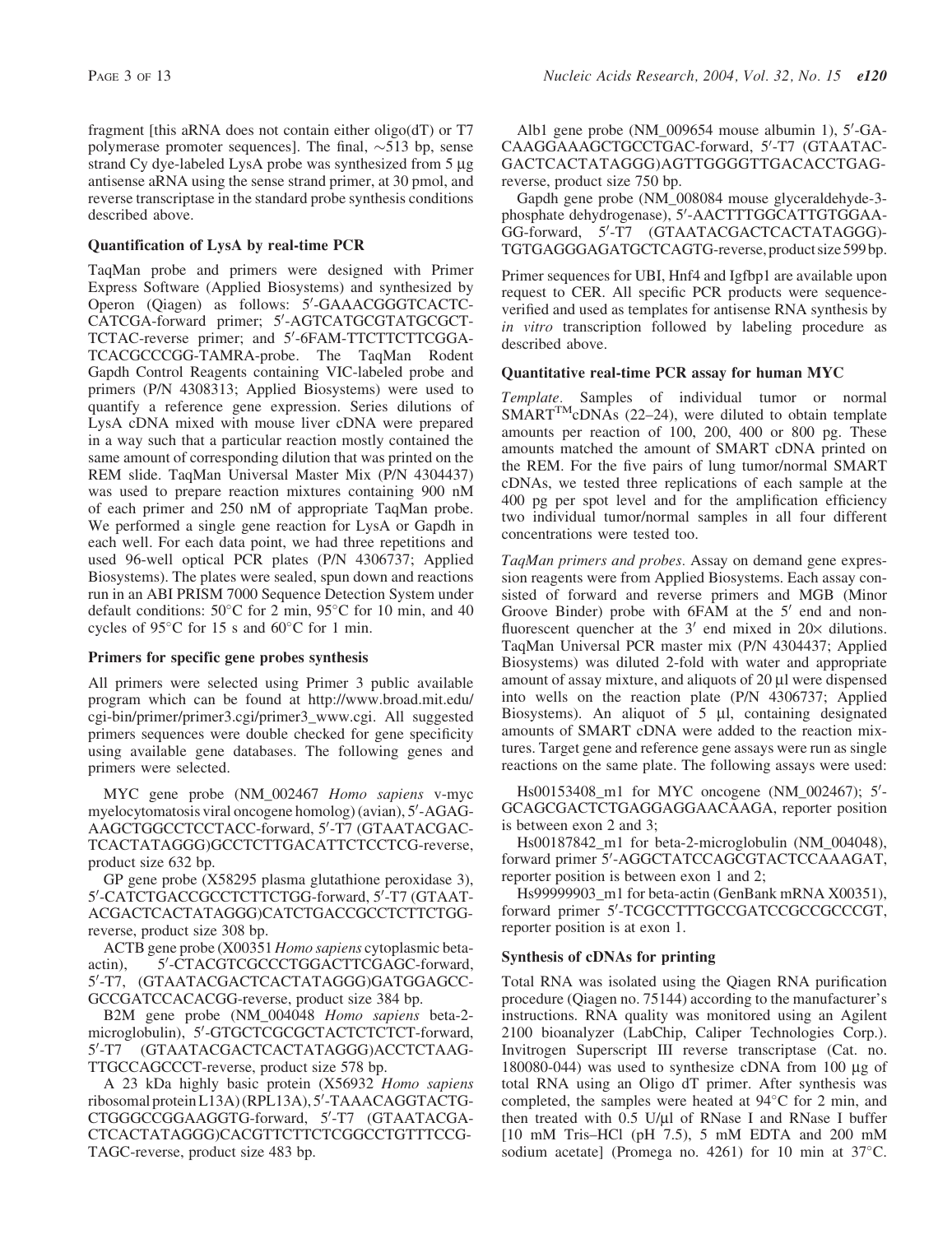Single-stranded cDNA was separated using the Qiaquick PCR purification protocol (Qiaquick Spin Handbook, p. 18), except that an additional 35% guanidine hydrochloride wash step was included after binding cDNA to the Qiaquick column. cDNA was eluted with 10 mM Tris–HCl, pH 8.5, and precipitated with one-third volume of 7.5 M ammonium acetate and 2.5 vol of absolute ethanol. cDNA was pelleted, washed with 75% ethanol and dissolved in water. Concentrations were adjusted to 100, 200, 400, or 800 ng/ $\mu$ l in  $3 \times$  SSC for printing. cDNA quality was monitored by running samples on 1% agarose gels and checking for a smear of cDNAs from  $\sim$ 500–3000 bases in length.

## AECOM microarray printing procedure for REM microarrays

The REM microarrays were produced with the custom built microarray printer at the AECOM Microarray Facility. Details of the equipment can be viewed on our website [\(http://microarray1k.aecom.yu.edu](http://microarray1k.aecom.yu.edu/)/). Following is the printer configuration and parameters used for printing.

Printhead and pins. Telechem SPH48 printhead with pins spaced 4.5 mm center-to-center, populated with 16 split-tip pins, part no. SMP3, arranged in a  $4 \times 4$  array, each producing a nominal 100 µm diameter spot.

Dot spacing. Each of the 16 pins forms a domain which was programmed to generate a uniformly spaced  $12 \times 12$  square dot pattern, with a center-to-center dot spacing of  $365 \mu m$ .

Printing parameters. The printing program was configured to produce four replicates of each sample for every microscope slide. This subdivides each domain area into four subdomains containing  $3 \times 12$  unique dots. With each pickup, each pin produces four equally spaced spots per domain, one each per subdomain, from the same sample. The on-slide dwell time was 100 ms while the HEPA filtered environment was maintained at  $25^{\circ}$ C and  $50\%$  RH.

Microscope slides. The substrate used was the Corning GAPS II amino silane coated slides.

# RESULTS

REMs are a reverse format microarray, in which the highcomplexity 'target' is bound to a solid support and labeled probes from at least two genes are hybridized simultaneously to the microarray (Figure 1). The cDNA printed on glass



Figure 1. Overview of REM technology. (A) Illustrates the probe preparation protocol starting with PCR using forward and reverse gene-specific primers linked to a T7 promoter. T7 RNA polymerase produces an anitsense RNA (blue line), and then reverse transcriptase produces a sense strand Cy3- or Cy5-labeled cDNA probe (magenta plus red or green Cy dye). The Cy3 and Cy5 probes are made single-stranded with RNases and then mixed prior to REM hybridization. (B) REM production and processing. Total RNA from tissues or cells serves as template for reverse transcriptase to synthesize a cDNA primed by Oligo(dT) or a SMART cDNA. cDNAs are printed on Corning GAP slides. High stringency hybridization is carried out with mixed Cy3 and Cy 5 probes, in a humidified hybridization chamber followed by washing, scanning and processing of the data using custom made scripts in a Linux operating system.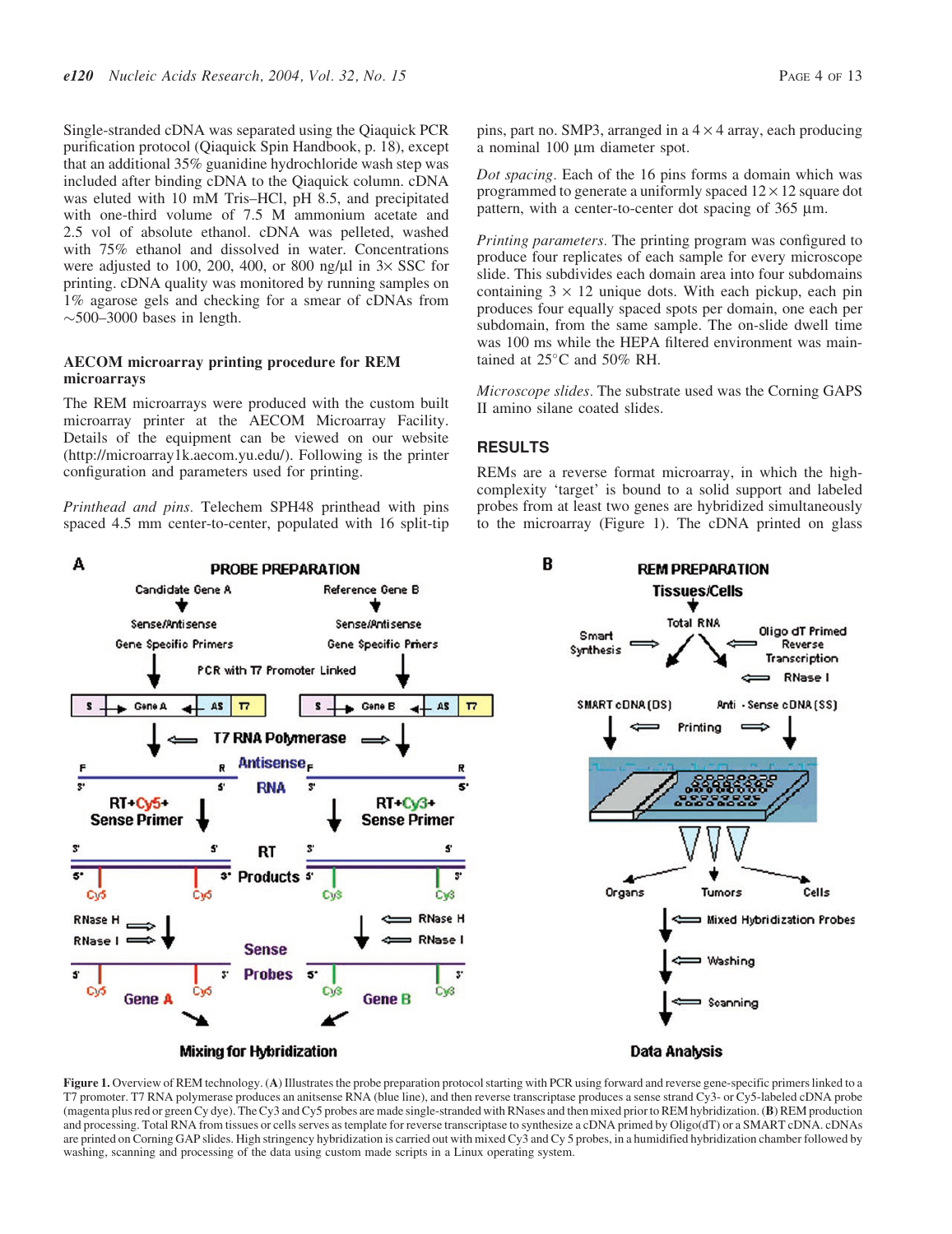microscope slides can either be single-stranded antisense cDNA produced by reverse transcription, or the cDNA can be rendered double-stranded by amplification using SMART<sup>TM</sup> DNA technology (22–24). The kinetics of hybridization are assumed to be similar to that of RNA dot or northern blots in which the cloned probe is in hybridization excess around the complex mRNA (cDNA) that is bound to the solid support.

During the development of the technology, we tested several different solid supports and different densities of sample printing per spot. We tested total RNAs,  $poly(A)^+$  RNAs, A RNAs (25), single-stranded cDNAs and SMART cDNAs (22– 24). While RNA samples were successfully hybridized, they were very sensitive to RNase degradation, and cDNAs were found to be much more stable substrate for printing and hybridization. Therefore, in this report we only present data using our current REM protocol that involves printing cDNAs on silanecoated glass microscope slides at cDNA spotting densities representing  $\sim$ 1000–4000 cell equivalents per spot. REMs are hybridized simultaneously with a test probe, usually labeled with Cy5 (red) fluorescent dye and a housekeeping gene probe, usually labeled with a Cy3 (green) fluorescent dye (Figure 1). Hybridization signals are measured with a laser scanner (26), and fluorescence data are processed using gene pix software (Axon, Garden City, CA). Data sorting and analysis are carried out using customized computer scripts written using a Linux operating system, and plotted using Gnu Plot software.

#### Organ-specific gene expression detected with REMs

Our initial test of REM technology was to determine whether we could detect organ-specific hybridization of test probes. We decided to use albumin as an example of an abundant liverspecific probe, Hnf4 as a liver preferential transcription factor probe and insulin-like growth factor binding protein-1 (Igfbp-1) as a gene weakly expressed in the liver. Cy5-labeled albumin, Hnf4 and Igfbp-1 probes were synthesized along with Cy3-labeled Gapdh probe. REMs were produced by printing single-stranded antisense cDNAs from a set of mouse organs at a density per spot that represented cDNA from 4000 cells (21). In the case of liver, we printed cDNAs from six different livers, representing one CD1 male, two C57Bl/6 males, and one CD1 female and two C57Bl/6 females. Each cDNA sample was printed in quadruplicate. Thus, the overall ratio of albumin/Gapdh for liver was calculated from 48 quantitative fluorescence measurements (six liver samples,  $4 \times$  spotting and two probes simultaneously hybridized). Other mouse organs were also represented by multiple samples and each was also quadruplicate spotted.

We hybridized a REM-containing cDNAs from 25 mouse organs with Cy5-labeled albumin plus Cy3-labeled Gapdh probes (Table 1). The hybridization revealed strongly red spots for liver and green spots for all the other organs, as expected. Examples of hybridized spots, viewed as the combined Cy5–Cy3 computer image, are shown in Figure 2A. Using a customized computer script in Linux, we calculated the ratio of albumin signal versus Gapdh for the entire set of mouse organs (Table 1). The ratio for albumin was  $10.76 \pm 4.08$ for liver, whereas the average ratio for the other organs was  $0.25 \pm 0.1$ , clearly demonstrating the strong liver-specific expression.

|  |                    | <b>Table 1.</b> Quantitative analysis of albumin, Hnf-4 and Igfbp-1 expression in |  |  |  |
|--|--------------------|-----------------------------------------------------------------------------------|--|--|--|
|  |                    | mouse organs and Gapdh hybridization to murine organ cDNAs printed on a           |  |  |  |
|  | REM at 400 pg/spot |                                                                                   |  |  |  |

| <b>Tissue</b>  | Ratio gene/Gapdh ± SD<br>Albumin | Hnf4            | Igfbp1          |
|----------------|----------------------------------|-----------------|-----------------|
| Adipose        | $0.17 \pm 0.02$                  | $0.34 \pm 0.03$ | $0.12 \pm 0.01$ |
| Adrenal gland  | $0.36 \pm 0.2$                   | $0.42 \pm 0.03$ | $0.14 \pm 0.02$ |
| <b>Bladder</b> | $0.45 \pm 0.45$                  | $0.46 \pm 0.1$  | $0.15 \pm 0.01$ |
| <b>Brain</b>   | $0.15 \pm 0.03$                  | $0.36 \pm 0.07$ | $0.1 \pm 0.02$  |
| Cerebellum     | $0.18 \pm 0.03$                  | $0.36 \pm 0.04$ | $0.12 \pm 0.01$ |
| Colon          | $0.23 \pm 0.06$                  | $0.43 \pm 0.08$ | $0.11 \pm 0.04$ |
| Duodenum       | $0.2 \pm 0.06$                   | $0.4 \pm 0.1$   | $0.12 \pm 0.02$ |
| Epididymis     | $0.23 \pm 0.02$                  | $0.53 \pm 0.01$ | $0.16 \pm 0.01$ |
| Heart          | $0.13 \pm 0.03$                  | $0.33 \pm 0.05$ | $0.15 \pm 0.06$ |
| Intestine      | $0.17 \pm 0.02$                  | $0.38 \pm 0.05$ | $0.09 \pm 0.02$ |
| Kidney         | $0.22 \pm 0.07$                  | $0.42 \pm 0.08$ | $0.12 \pm 0.03$ |
| Liver          | $10.76 \pm 4.08$                 | $1.04 \pm 0.23$ | $0.14 \pm 0.04$ |
| Lung           | $0.38 \pm 0.11$                  | $0.47 \pm 0.07$ | $0.2 \pm 0.08$  |
| Mammary        | $0.58 \pm 0.47$                  | $0.43 \pm 0.01$ | $0.1 \pm 0$     |
| Muscle         | $0.1 \pm 0.1$                    | $0.26 \pm 0.08$ | $0.04 \pm 0.03$ |
| Ovary          | $0.23 \pm 0$                     | $0.42 \pm 0.01$ | $0.13 \pm 0.03$ |
| Pancreas       | $0.22 \pm 0.02$                  | $0.42 \pm 0.06$ | $0.51 \pm 0.09$ |
| Penial gland   | $0.22 \pm 0.02$                  | $0.43 \pm 0$    | $0.17 \pm 0.01$ |
| Salivary gland | $0.29 \pm 0.03$                  | $0.36 \pm 0.09$ | $0.22 \pm 0.02$ |
| Skin           | $0.19 \pm 0.1$                   | $0.34 \pm 0.12$ | $0.11 \pm 0.07$ |
| Spleen         | $0.24 \pm 0.05$                  | $0.45 \pm 0.1$  | $0.42 \pm 0.19$ |
| Stomach        | $0.29 \pm 0.1$                   | $0.5 \pm 0.06$  | $0.15 \pm 0.05$ |
| Testis         | $0.25 \pm 0.04$                  | $0.5 \pm 0.03$  | $0.15 \pm 0.01$ |
| Thymus         | $0.2 \pm 0.03$                   | $0.41 \pm 0.01$ | $0.11 \pm 0.01$ |
| Uterus         | $0.21 \pm 0.09$                  | $0.42 \pm 0.03$ | $0.14 \pm 0.04$ |
|                |                                  |                 |                 |

Bold/italics show highest ratios for the test gene.



Figure 2. (A) Organ-specific hybridization of albumin to liver cDNA. A mouse organ REM was hybridized with Cy 5-labeled albumin and Cy3-labeled Gapdh probes. The combined computer image shows red for liver cDNA spots and green spots for all other organs. (B) Sorting of liver-specific albumin expression according to sex and genotype of donor mouse.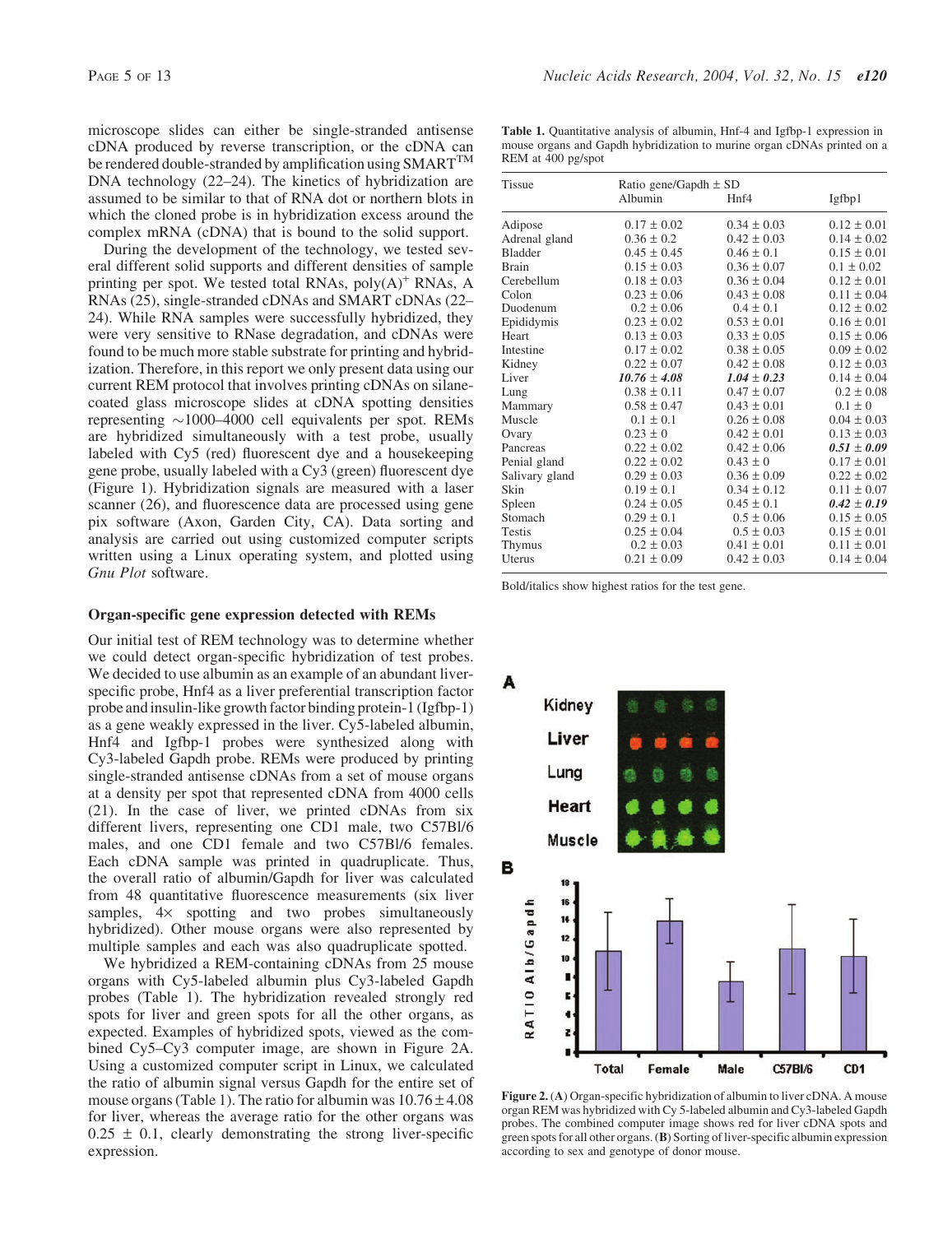However, the standard deviation for liver-specific hybridization was very high, suggesting an unexpectedly high level of variability in albumin expression between the different liver samples. To investigate this, we sorted the liver data according to sex, or genotype, of the mice from which the liver samples were taken. By this analysis, we observed no difference due to mouse genotype; however, we observed a significant increase in albumin expression in female liver cDNAs (Figure 2B). This makes sense biologically since an important function of albumin is as a serum carrier protein for estrogen in females (27). These data demonstrate that the REM technology can reveal new information about gene expression differences due to sex and/or genotype.

A second mouse organ REM was hybridized with Hnf4 plus Gapdh. Analysis of the hybridization again revealed liver preferential expression as expected along with expression in all other organs tested (Table 1). Hybridization of a third REM with Igfbp-1 and Gapdh probes revealed the strongest Igfbp-1 hybridization in the pancreas and spleen, in contrast to liver expression (Table 1).

### Normalization with housekeeping genes

It is not possible to be certain that every spot on a REM is equally loaded with cDNA. Therefore, as stated above, it is essential to have an internal housekeeping gene control. The data in Table 2 were generated from a separate REM printing, in which several cDNA samples including muscle and brain were inadvertantly overloaded. Thus, for example, albumin hybridization was very high in the muscle cDNA. However, after normalization with Gapdh, the ratio for albumin expression versus Gapdh in muscle is very low (0.08) as was expected. These data demonstrate that the test gene expression can be accurately normalized against an internal reference for quantitative analysis even when spots contain highly variable amounts of cDNA.

#### Standard curve generated with artificial mixtures

We next set up an experiment to determine the accuracy of REM technology for detecting rare transcripts in a complex liver cDNA mixture. We prepared artificial cDNA mixtures in which we spiked a liver cDNA preparation with various levels of the bacterial gene, diaminopimelate decarboxylase (LysA; ATCC accession number 87482). These mixtures were printed on silane-coated glass microscope slides at 400 or 800 pg of liver cDNA per spot. An aliquot of 400 pg cDNA represents the cDNA from approximately 2000 hepatocytes and the levels of spiked LysA cDNA ranged from approximately

Table 2. Data demonstrating effectiveness of internal normalization approach for calculating albumin expression in murine organs

| ALB Gapdh (ratio) |
|-------------------|
| $0.33 \pm 0.2$    |
| $5.36 \pm 0.26$   |
| $0.34 \pm 0.04$   |
| $0.17 \pm 0.01$   |
| $0.16 \pm 0.02$   |
| $0.14 \pm 0$      |
| $0.08 \pm 0$      |
|                   |

9000 copies per cell equivalent (i.e.  $1.8 \times 10^7$  copies per 400 pg of sample) to approximately two copies per cell equivalent  $(4 \times 10^4$  copies per 400 pg of sample) (21). The results from a set of standard mixtures, printed in quadruplicate and hybridized simultaneously with a green (Cy3) LysA probe and a red (Cy5) Gapdh reference probe are shown in Figure 3A. The computer combined image shows that spots containing the high level of LysA are green and those with a low or undetectable LysA level are red, representing solely Gapdh reference gene hybridization. A dye reversal experiment revealed a reversed pattern of colored spots, demonstrating the accuracy and reproducibility of the hybridization and detection technology (Figure 3B).

Quantitative analysis of the hybridization signals from Figure 3A allowed us to calculate a ratio for the LysA gene versus Gapdh across the standard curve of 400 pg spots (Figure 4). These data showed an increasing ratio from 4 to 9000copies ofLysA per liver cell cDNA equivalent.Aduplicate set of mixtures printed at 800 pg per spot produced a standard curve that was virtually identical to that obtained with the 400 pg per spot series (Figure 4). Therefore, the ratio of test gene versus reference gene is independent of the density of spotting.

#### Comparison with real-time quantitative PCR

We compared REM technology to quantitative real-time PCR by analyzing six of the standard mixtures from the above analysis by both technologies. The real-time PCR data, expressed as a negative log of the  $C_t$  value (28), and the REM data, expressed as the log 2 of the LysA/Gapdh ratio, are plotted on the y-axis in Figure 5. The two data sets are compared across a set of known amounts of LysA, expressed as the log 2 of the LysA copy number per reaction or spot. This plot shows a striking parallel from an abundance of



Figure 3. Hybridization of a set of standard liver cDNA mixtures containing increasing amounts of bacterial LysA antisense cDNA. (A) LysA abundance varying from approximately 9 to 9100 copies LysA cDNA per cell equivalent are shown in this figure (left vertical labels). Mixtures of cDNAs were printed at 400 pg/spot (right vertical labels). LysA was labeled with Cy3 (green) and Gapdh with Cy5 (red), and the green image corresponds to high LysA. (B) Dye reversal experiment, LysA was labeled with Cy 5 and GAPDH with Cy 3, and high LysA is a red image.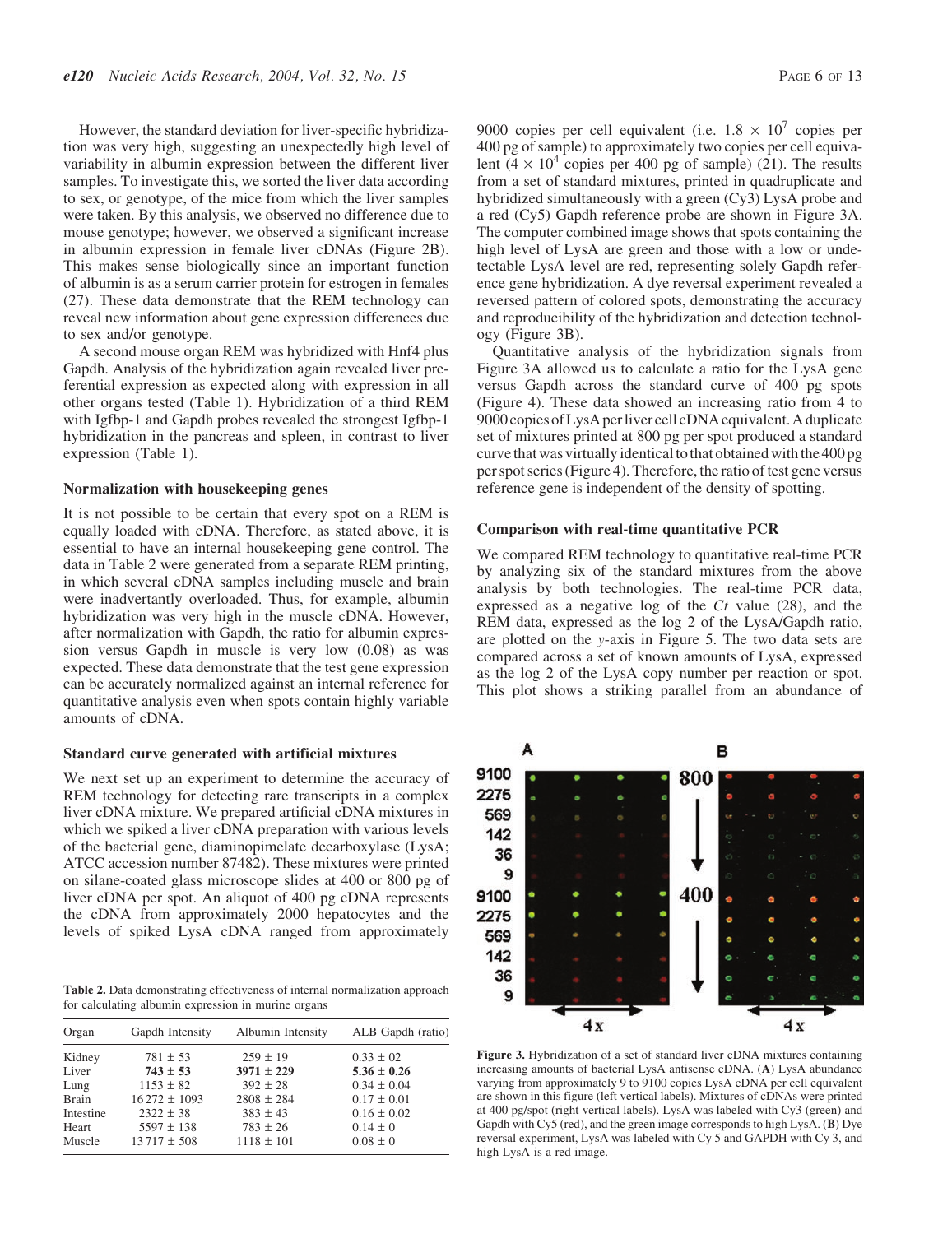

Figure 4. Standard curve for hybridization of increasing bacterial LysA gene versus constant Gapdh in liver cDNA mixtures (from Figure 3B). The ratio of the LysA fluorescence signal intensity versus the Gapdh signal intensity is plotted as the log 2 of LysA/Gapdh fluorescence intensities (y-axis). A 2-fold increase in the LysA abundance in the liver cDNA is plotted on the x-axis as the log 2 of the LysA copy number per cell equivalent. The log 2 values on the x-axis represent the following LysA copy numbers per liver cell equivalent of cDNA,  $log 2.1 = 4$ ,  $3.1 = 9$ ,  $4.1 = 18$ ,  $5.1 = 36$ , etc. cDNA mixtures were printed at two densities, either 400 pg total liver cDNA per spot (diamonds) or 800 pg liver cDNA per spot ('X'). An aliquot of 800 pg spots represent approximately 4000 cell equivalents of liver cDNA.



Figure 5. Comparison of REM technology with quantitative real-time PCR REM data (diamonds); quantitative real-time PCR (circles). Left y-axis: log 2 of the  $\delta$ Ct value for LysA concentration by real-time PCR. Right y-axis: log 2 of the ratio of LysA/Gapdh fluorescence intensities for standard mixtures from REM data (Figure 4). x-axis: log 2 of the LysA cDNA copy number per spot.

approximately four copies (log 2, 15.12) to 9100 copies (log 2, 25.12) of LysA per cell equivalent. Therefore, over a 2000 fold change in LysA abundance, REM technology is equal to quantitative real-time PCR in accuracy and sensitivity.

# SMART<sup>TM</sup> cDNAs used for REM production and gene expression analysis

A key feature of REM technology is its ability to represent a broad range of pathophysiological paradigms on a single product. However, valuable biological samples, such as biopsies or samples obtained by laser capture micro-dissection provide only small amounts of mRNA (29). This requires a method for amplification of the mRNA population while maintaining the relative balance in abundance between mRNA species (30–32). One approach is the production of ARNA (25). Another approach is the cDNA amplification method termed as SMART (switching mechanism at the 5'end of the RNA template). The SMART method (22,24) utilized a combination of two primers in a single reverse transcription reaction. A tagged oligo(dT) primer is used to prime the first cDNA strand while the SMART oligonucleotide serves as a short, extended template at the 5<sup>'</sup> end of the RNA templates. When the reverse transcriptase reaches the  $5'$  end of the mRNA, the enzyme switches templates and continues replicating to the end of the SMART oligonucleotide. PCR amplification is now initiated with primers complimentary to the  $3'$  anchor and SMART oligonucleotide. This protocol uses a minimum number of PCR amplification cycles  $(\sim 15)$  and SMART cDNAs have been shown to preserve the relative abundance of different mRNAs in complex cDNA mixtures  $(33-36)$ .

We printed SMART cDNAs synthesized from mRNA isolated from five tumor/normal pairs from five major tumor types, including kidney, breast, uterus, lung and ovary. The SMART cDNAs were printed at 100, 200, 400 and 800 pg per spot, and each SMART cDNA sample was printed in quadruplicate. Hybridization of a REM-containing SMART cDNAs, with a single-stranded antisense Cy5-labeled probe to MYC, and a Cy3-labeled probe to beta 2 microglobulin (b2M), as a housekeeping reference, produced significant fluorescence signals across the whole range of printing densities (Figure 6A). The quadruplicate printing of each sample enabled us to calculate confidence intervals for each sample and draw a conclusion whether MYC was up- or downregulated in the tumor from each tumor/normal pair. In the case of lung tumors, shown in Figure 6B, we concluded that MYC was up-regulated in all five tumors (100%). Upregulation of MYC in the lung tumor samples was confirmed using quantitative real-time PCR. We calculated the  $\delta \delta CT$ value (37) for each tumor sample versus its matching normal sample (numbers above each tumor/normal pair in Figure 6B). A negative  $\delta \delta C T$  means that MYC was more abundant in the tumor sample compared to its matching normal sample.

The ratio for MYC expression versus b2M was calculated for all 200 SMART cDNA spots representing 25 tumor/normal pairs, quadruplicate spotted. This survey showed a predominant up-regulation of MYC in lung and ovary tumors and down-regulation in kidney tumors (Table 3). In contrast, however, MYC was predominantly unchanged in our group of breast and uterus tumors (Table 3). The highest MYC upregulation was found in two lung tumors that had 4.3- and 5.7-fold increases, and the most significant down-regulation of MYC was in kidney tumors.

#### Different housekeeping genes and printing density yield similar results in REM technology

The choice of reference gene may be important in certain samples because routinely used housekeeping genes, such as Gapdh, are themselves regulated in certain instances. Therefore, in order to measure variability in REM data with different reference genes, we chose three different housekeeping genes, beta Actin, Ubiquitin and 23 kDa basic protein and hybridized them against a common test gene, glutatione peroxidase (GP), in three separate REMs. In addition, we prepared a mixture of the three reference probes and hybridized the mixture against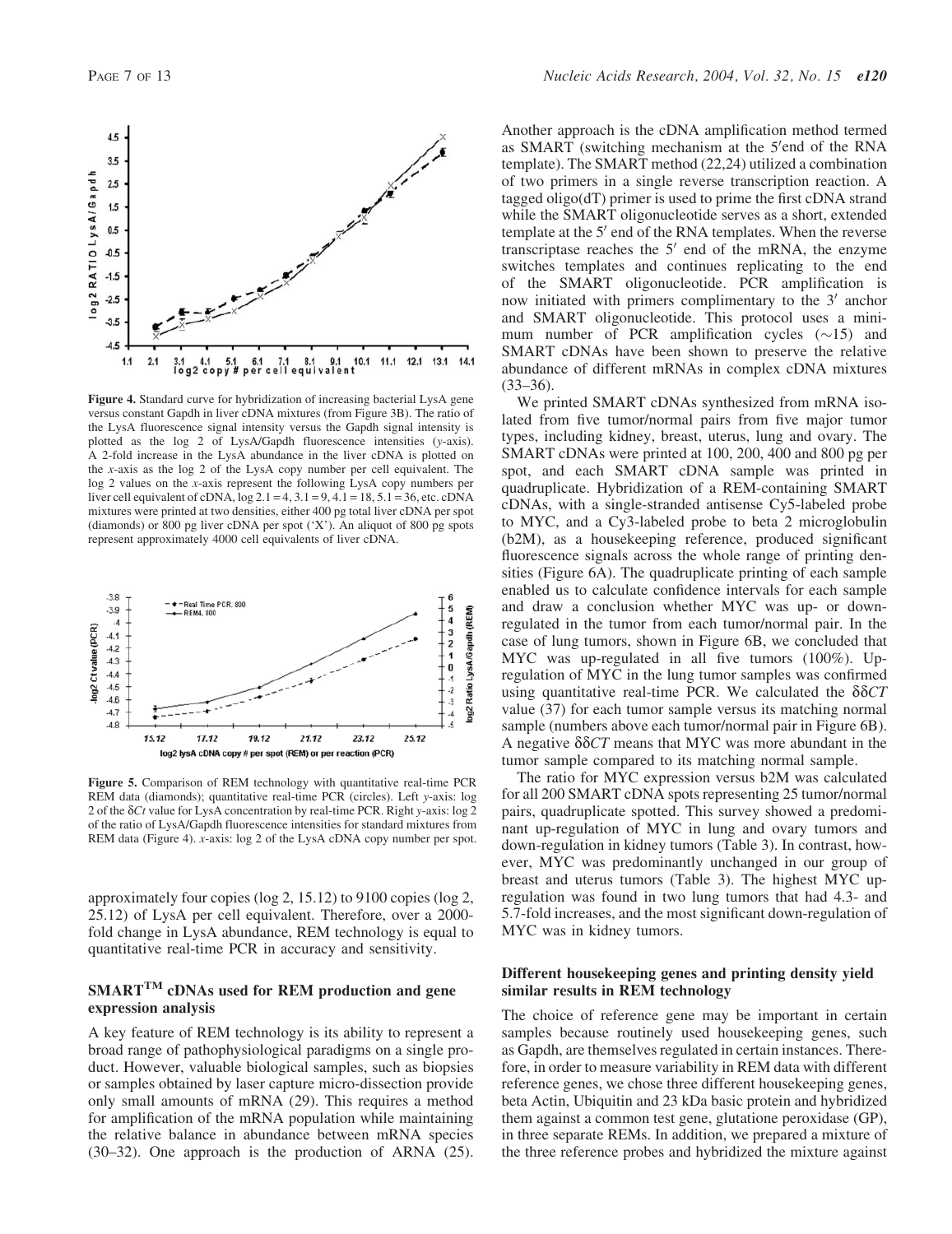

Figure 6. (A) Combined fluorescence image of a REM hybridized simultaneously with red (MYC) and green (b2M) probes. Image from segment of REM containing SMART cDNA samples of paired tumor/normal tissues is shown. Horizontal rows: images of four replicate sets of each tumor/normal pair (8 spots/row). Vertical columns: 12 tumor/normal pairs printed at either (a) 800 pg or (b) 400 pg or (c) 200 pg or (d) 100 pg SMART cDNA/spot. (B) Histogram of MYC expression in lung tumor and normal samples using b2M as the reference gene. Error bars represent standard deviation determined from four measurements of the cMYC/b2M ratio for each sample on the REM. The  $\delta \delta C T$  values determined by real-time PCR are above each pair. A negative  $\delta \delta C T$  value means MYC was higher in tumor tissue compared to companion normal tissue by quantitative real-time PCR analysis.  $\delta \delta C T$  represents the difference in the number of real-time PCR cycles to reach maximum rate of amplification between tumor and normal paired samples.

|  |  |  |  |  |  |  |  | <b>Table 3.</b> Quantitative analysis of MYC expression in a panel of 25 tumor/normal pairs |  |
|--|--|--|--|--|--|--|--|---------------------------------------------------------------------------------------------|--|
|--|--|--|--|--|--|--|--|---------------------------------------------------------------------------------------------|--|

| <b>Tissue</b> | <b>RAT N</b> | <b>SD</b> | RAT T | <b>SD</b> | T/N            | $log2$ T/N | Category  | Summary       |
|---------------|--------------|-----------|-------|-----------|----------------|------------|-----------|---------------|
| Breast 1      | 1.03         | 0.16      | 0.66  | 0.05      | 0.64           | $-0.64$    | Down      |               |
| Breast 2      | 0.53         | 0.06      | 0.54  | 0.04      | 1.02           | 0.03       | Unchanged | 80% down      |
| Breast 3      | 0.68         | 0.04      | 0.56  | 0.01      | 0.82           | $-0.29$    | Down      | 20% unchanged |
| Breast 4      | 1.01         | 0.04      | 0.35  | 0.01      | 0.35           | $-1.51$    | Down      |               |
| Breast 5      | 0.55         | 0.12      | 0.28  | 0.04      | 0.51           | $-0.97$    | Down      |               |
| Kidney 1      | 0.96         | 0.04      | 0.21  | $\theta$  | 0.22           | $-2.18$    | Down      |               |
| Kidney 2      | 1.21         | 0.09      | 0.43  | 0.05      | 0.36           | $-1.47$    | Down      | 80% down      |
| Kidney 3      | 1.21         | 0.08      | 0.3   | 0.05      | 0.25           | $-2$       | Down      | 20% up        |
| Kidney 4      | 1.03         | 0.11      | 0.33  | 0.05      | 0.32           | $-1.64$    | Down      |               |
| Kidney 5      | 0.73         | 0.07      | 1.34  | 0.09      | 1.84           | 0.88       | Up        |               |
| Lung 1        | 0.4          | 0.05      | 0.66  | 0.06      | 1.65           | 0.72       | Up        |               |
| Lung 2        | 0.18         | 0.02      | 1.95  | 0.09      | 10.83          | 3.44       | Up        | $100\%$ up    |
| Lung 3        | 0.46         | 0.05      | 0.92  | 0.07      | $\overline{2}$ |            | Up        |               |
| Lung 4        | 0.24         | 0.01      | 0.46  | 0.06      | 1.92           | 0.94       | Up        |               |
| Lung $5$      | 0.18         | 0.02      | 1.29  | 0.24      | 7.17           | 2.84       | Up        |               |
| Ovary 1       | 0.41         | 0.04      | 0.33  | 0.02      | 0.8            | $-0.32$    | Down      |               |
| Ovary 2       | 0.4          | 0.06      | 0.43  | 0.04      | 1.08           | 0.11       | Unchanged | 40% up        |
| Ovary 3       | 0.33         | 0.03      | 1.36  | 0.02      | 4.12           | 2.04       | Up        | 40% unchanged |
| Ovary 4       | 0.67         | 0.03      | 1.63  | 0.11      | 2.43           | 1.28       | Up        | $20\%$ down   |
| Ovary 5       | 0.53         | 0.06      | 0.55  | 0.05      | 1.04           | 0.06       | Unchanged |               |
| Uterus 1      | 0.41         | 0.06      | 0.37  | 0.04      | 0.9            | $-0.15$    | Unchanged |               |
| Uterus 2      | 0.54         | 0.06      | 0.54  | 0.05      |                | $\Omega$   | Unchanged | 40% unchanged |
| Uterus 3      | 0.81         | 0.03      | 0.31  | 0.03      | 0.38           | $-1.4$     | Down      | 40% down      |
| Uterus 4      | 0.54         | 0.11      | 0.38  | 0.02      | 0.7            | $-0.51$    | Down      | 20% up        |
| Uterus 5      | 0.96         | 0.02      | 1.15  | 0.04      | 1.2            | 0.26       | Up        |               |

SMART cDNAs from five pairs each of lung, uterus, breast, ovary and kidney tumors are shown. Common reference gene was b2M. Data are from the 400 pg/spot series.

GP. The aim of this fourth REM was to determine whether the mixture of reference probes accurately reflected the results with each individual reference probe. All the probes were human genes and were hybridized to a REM containing the human tumor/normal pairs of SMART cDNAs. The data for lung tumor/normal pairs from four REMs was representative of all the tumor types and is shown in Figure 7.

This analysis showed that GP was lower in lung tumor/ normal pairs 1–4 and nearly the same in lung tumor/normal pair 5, in each of the four REMs. This confirmed that different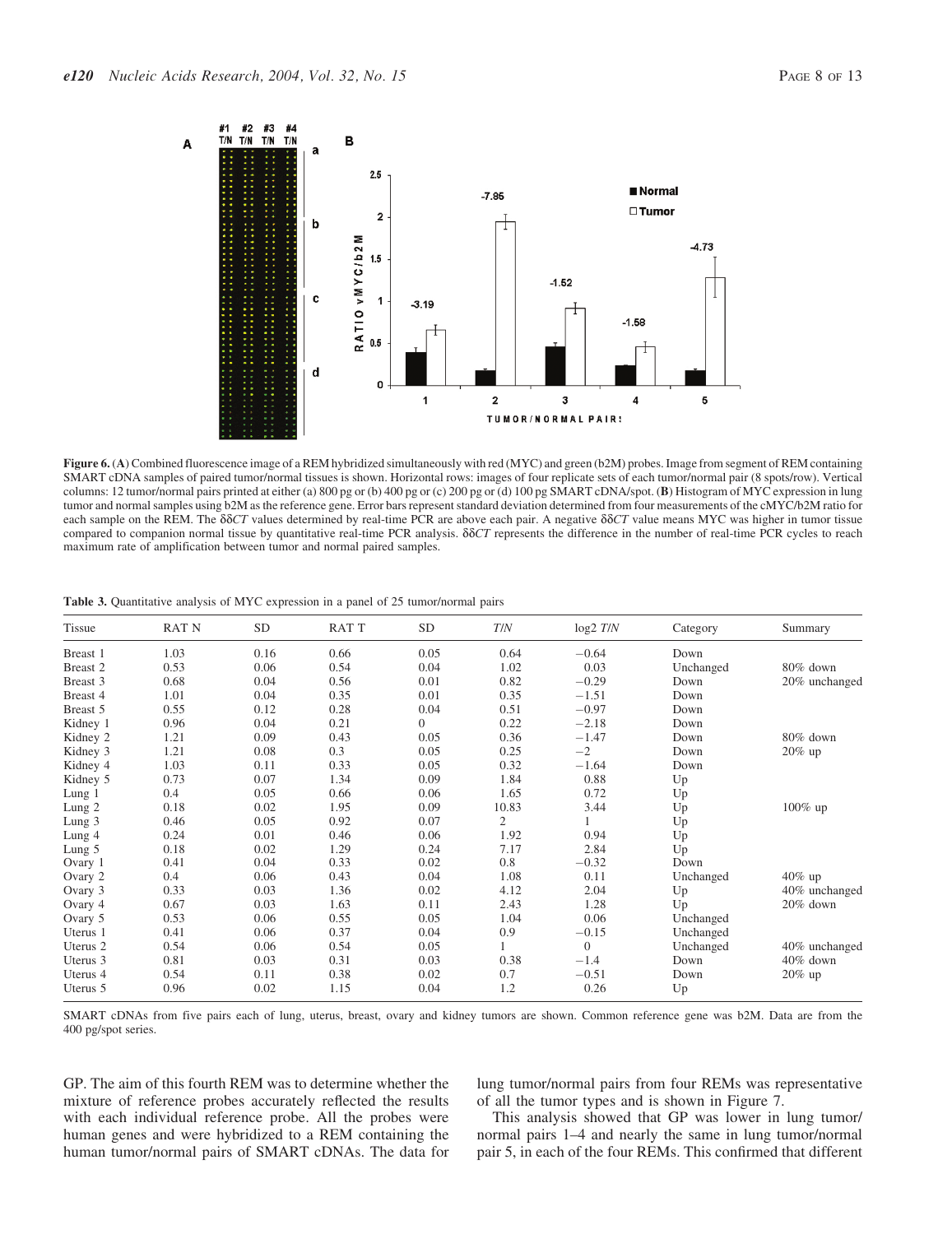

Figure 7. Common GP expression profiles obtained using three different reference genes and a mixture of the three reference genes. Data shown for five lung tumor/ normal pairs from four separate REMs hybridized with the designated probes. Upper left, GP versus beta actin (ACTB); upper right, GP versus ubiquitin (Ubi); lower left, GP versus 23 kDa basic protein; and lower right, GP versus a mixture of all three reference genes. For each sample, the ratio of GP/reference signal is plotted. Standard errors are calculated from quadruplicate spotting of each sample.

reference genes can be used with qualitatively similar results. As expected the absolute ratios were different for each REM due to the different levels of hybridization of each housekeeping gene. However, the relative differences between tumor and normal samples were very similar across the set of four independently hybridized REMs. The REM hybridized with the combined set of three reference genes closely reflected the data from each reference gene singly. Therefore, the use of a combined reference probe may be preferable for REM hybridizations.

Finally, we compared the tumor/normal data across sets of identical samples that were printed at different printing densities. Data from a representative set of breast tumor/ normal pairs printed at 200, 400 and 800 pg per spot and the average data for all three spotting densities are shown in Figure 8. Overall, there is a striking similarity between the datasets, supporting the conclusion that all three printing densities are suitable for REM analysis. In this example, GP was down-regulated in tumors in pairs 1 and 3, equal to normal in tumor/normal pairs 2 and 4 and very slightly up in tumor from pair 5. Each sample is quadruplicate spotted and therefore each bar in the average profile (D) represents 12 data points obtained at 3 densities for each sample. This type of multiple sampling is a unique strength of REMs that facilitates accurate standard error measurements and the detection of small differences between tumor and normal samples.

# **DISCUSSION**

In this report, we have validated REM technology for measuring the expression of test genes in a diverse spectrum of biological samples in a high-throughput manner. We have demonstrated that the REM technology can detect organ preferential gene expression of both abundant transcripts such as albumin in the liver, and rare transcripts such as hepatocyte nuclear factor 4 (Hnf4) in the liver and insulin-like binding protein 1 (Igfbp1), expression in pancreas and spleen (Table 1). We also detected MYC oncogene expression in both tumor and normal human tissue samples and confirmed the differential regulation with quantitative real-time PCR.

One feature of REM technology is that it can be used to measure gene expression differences that are due to sex of the individual. For example, in a prototype REM, we included liver cDNAs from male and female mice that were either C57Bl6 or CD1 genetic backgrounds. Using the REM, we showed that albumin expression was not different in livers of mice from different genetic backgrounds; however, the sex of the mouse had a significant effect on albumin expression (Figure 2). The data showed that albumin expression is significantly higher in female liver. This is not generally appreciated, however, it is consistent with the biological functions of albumin which include being the major serum binding protein for the female hormone, estrogen (27). Second generation REMs, which contain 5–10 replicate organ samples, from both male and female mice of different genetic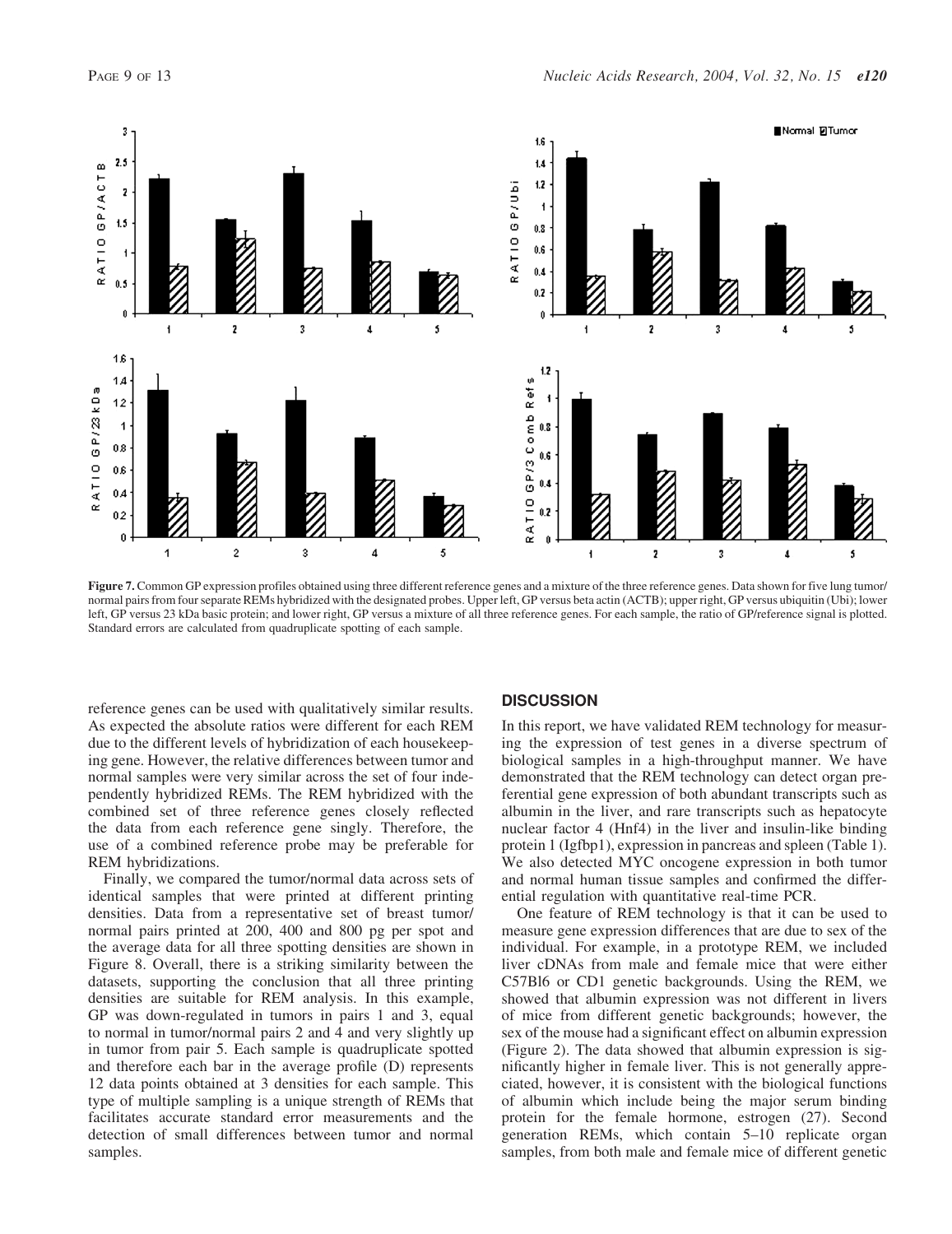

Figure 8. Common expression profiles obtained for tumor/normal samples printed at different densities. Data shown for five breast tumor/normal pairs hybridized with GP and ubiquitin (UBI). SMART cDNAs were printed at three printing densities. (A) An aliquot of 200 pg of SMART cDNA per spot; (B) 400 pg of SMART cDNA per spot; (C) 800 pg of SMART cDNA per spot; and (D) average data from all three levels. The REM containing human tumor/normal pairs was hybridized with human GP probe plus human ubiquitin probe. For each sample, the ratio of GP/ubiquitin signal is plotted. Standard errors are calculated from quadruplicate spotting of each sample. Data shown are for five kidney tumor/normal pairs.

backgrounds will have the unique ability to detect previously unappreciated gene expression differences due to sex and genotype.

Any microarray technology that utilizes printing of nucleic acids must have a means to control for variability in printing density that invariably occurs between samples. The need for controls for differential loading are one of the main limitations of earlier RNA and cDNA dot blots (19). Using nylon arrays, it has been necessary to elute a first probe and rehybridize the array with a second housekeeping gene in order to normalize the signals for the first probe. The use of a glass printing format and co-hybridization with two fluroescent dyes has eliminated the need for re-hybridization for REM technology.

Two lines of evidence in this report support the conclusion that REMs can be accurately normalized by co-hybridization with a housekeeping gene. First, we showed that cDNAs from muscle and other organs, which do not express albumin, when normalized against Gapdh hybridization, reveal a very low ratio of albumin/Gapdh that is essentially equivalent to background (Table 2). We showed that this internal normalization function well for samples that were apparently 10 or more fold different in loading per spot (Table 2). Second, when we purposely loaded different amounts of the same samples on a REM, we repeatedly observed sets of ratios of test gene to normalization gene that were virtually identical across cDNA spotting densities from 200 to 800 pg/spot (Figure 8). The same degree of reproducibility and sensitivity of gene expression differences detected through this multiple spotting approach has not been previously reported for microarrays.

In a pilot experiment, we tested whether REMs could be eluted and re-hybridized with two new probes. We successfully eluted the samples and re-hybridization yielded significant signals that generally had similar ratios of test to reference genes. However, the signals were reduced in intensity compared to the first hybridization (data not shown). Therefore, the pilot data strongly suggest that conditions will be found that will enable the re-hybridization of REMs, thus greatly extending their usefulness.

Another possible expanded use of REMs includes the use of more than two labeled probes per hybridization. Theoretically,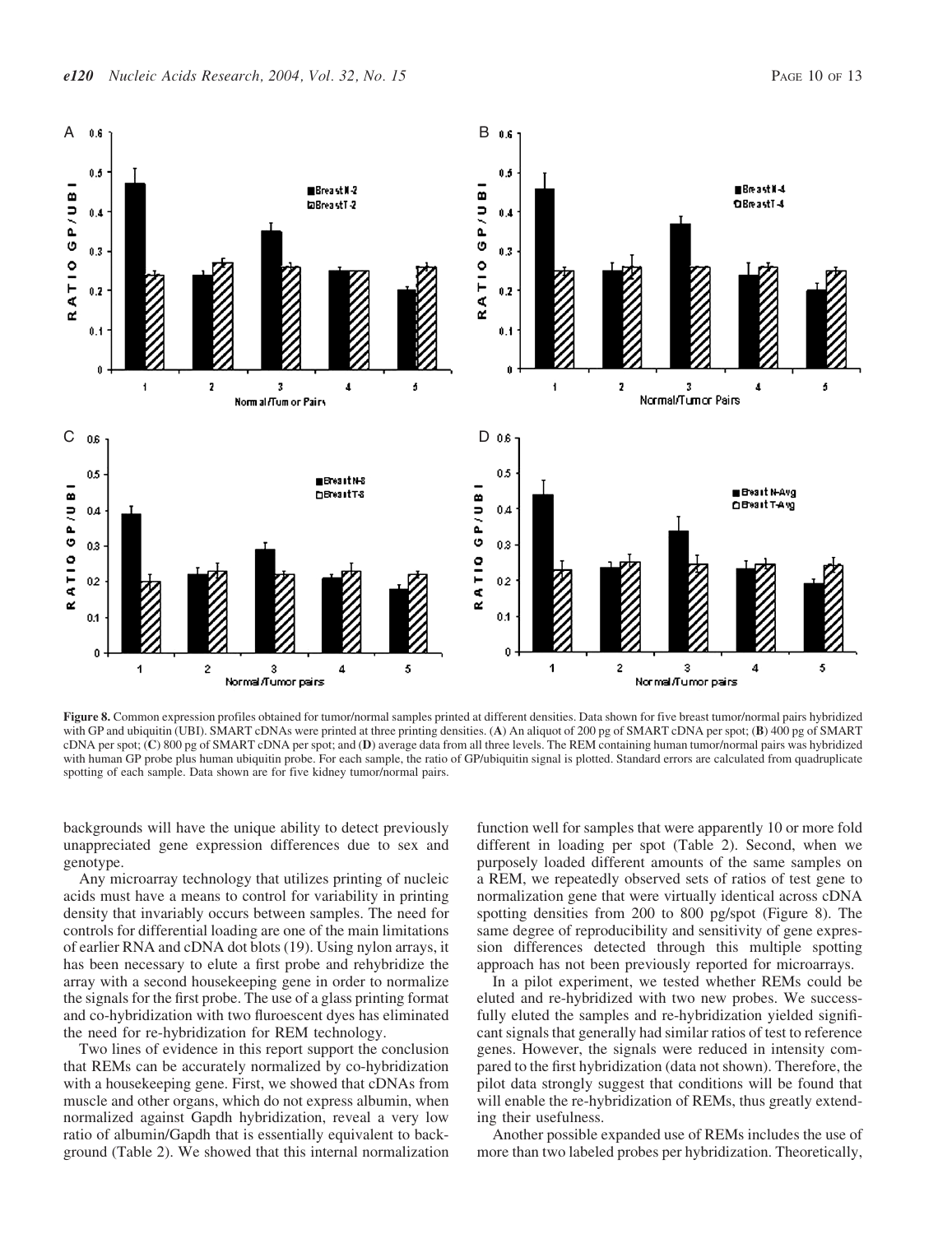the number of probes that could be hybridized simultaneously will only be limited to the number of fluorescence signals that can be distinguished by a laser detector. Therefore, it may be possible to simultaneously hybridize REMs with sets of probes that detect as many as 5–10 genes in a particular pathway, simultaneously.

The sensitivity and accuracy of REM technology was demonstrated by the use of artificial mixtures. Data from a prototype REM that contained standardized mixtures of a bacterial gene, LysA into a liver cDNA showed that a specific hybridization signal was detected when as few as four copies of the LysA cDNA were present per liver cell cDNA equivalent. Furthermore, the LysA/Gapdh ratio increased in a near linear pattern until 9000 copies per cell was reached. This relationship was repeated whether we printed the liver cDNAs at 400 or 800 pg/spot demonstrating again the wide range of the experimental sample loading for which accurate measurements can be obtained (Figure 4).

The accuracy of the standard curve data was tested by analysis of the standard mixtures with quantitative real-time PCR. In this analysis, quantitative real-time PCR and REM data closely paralleled each other from samples with 4 to 9000 copies of LysA per liver cell cDNA equivalent. Therefore, we conclude that REM technology is equivalent to quantitative real-time PCR over at least a 2000 to 4000-fold change of mRNA concentrations.

The SMART method has been successfully applied to the generation of full-length cDNA libraries (24), and as a source for cDNA probes for GEMS from RNA obtained by laser capture microdissection (32). When we printed SMART DNAs on a REM at multiple printing densities of spotting, the ratio of expression of test genes were nearly identical in the range of spotting densities (Figure 7).

There has been much discussion in the literature about the preservation of original RNA representation after mRNA/ cDNA amplification. It is generally assumed that linear amplification is superior to exponential amplification due to biases in abundance relationships (38,39). However, this assumption does not hold up on closer examination of the recent literature. Wang *et al.* (40) has pointed out that conventional  $T_7$ -based RNA amplification can introduce biases in the amplification because of a possible 5'-under representation and because low stringency temperatures are applied during generation of the double-stranded cDNA. SMART cDNA amplification from total RNA was found to preserve representation of high, medium and low abundance mRNAs and compared favorably to quantitative northern-blot analysis (41). Additionally, SMART cDNA generated signals expressed nearly identical patterns to unamplified total RNA probes upon hybridization to 4600 arrayed genes in a GEM analysis (41).

It is known that genes that are generally considered to be houskeeping genes, such as Gapdh, are differentially expressed under various experimental conditions. Therefore, it would be advantageous to be able to utilize a mixture of housekeeping genes for normalization, in order to control for minor variations in any one of the genes. In this report, we have utilized four different normalization genes including Gapdh, beta Actin, Ubiquitin and 23 kDa basic protein. In all the cases, where the same test gene was tested against two or more reference genes, the data were qualitatively similar (Figure 7). Furthermore, data from REMs hybridized with

a mixture of reference genes produced datasets that were virtually indistinguishable from those of REMs hybridized with only a single reference gene (Figure 7). Therefore, the use of standard mixtures of reference genes can control for both loading differences and small variations in expression of housekeeping genes.

We investigated the expression of the oncogene, MYC in the SMART<sup>TM</sup>cDNA tumor/normal pairs. Data from quadruplicate spotted samples enabled us to calculate confidence intervals for the ratios for each tumor and normal sample. Therefore, we were able to draw conclusions as to differential oncogene expression in the paired samples at a level of sensitivity not previously possible for RNA dot blots (19). In a single REM containing 25 tumor/normal pairs from five tumor types, we were able to calculate the relative MYC expression and reach conclusions as to whether MYC was up, down or unchanged in the whole panel of tumor samples (Table 3). This survey serves as one example of how REM technology can be used in cancer research. Since thousands of samples can be printed on a single REM, REM technology can provide a high-throughput approach to testing candidate gene expression in diverse tissues and tumors.

The only other array based approach designed to test samples from multiple tissue types simultaneously is tissue microarrays (20). These arrays contain thin sections of multiple tissues on a microscope slide, allowing an investigator to determine gene expression using antibodies to detect protein in cells. Also, in situ hybridization of tissue microarrays provides information on the expression of a gene in specific cell types. However, antibody staining and in situ hybridization are not quantitative technologies and are labor intensive. Furthermore, due to the nature of the experimental approach each section cut from the tissue microarray is different from the previous section. Also, these arrays are generally limited to fewer than one hundred samples, whereas REMs can easily accommodate thousands of samples that are spotted more than once for quantitative analysis.

Therefore, REM Technology fulfills an important need for a high-throughput, sensitive, accurate and quantitative method to measure gene expression simultaneously in multiple tissues or cell types, at a time in biological research when there is a strong emphasis on quantitative expression analysis. REMs provide a platform on which to build libraries of samples that can be used to characterize specific functions of genes in specific biological contexts. In addition to general survey REMs that contain samples from organs, tissues and cell types, specialty REMs that have experimental samples designed to ask specific questions about regulation of a gene in specific cellular contexts, and developmental contexts, can be designed and produced. The future content and number of specialty REMs (such as liver, kidney, heart, tumor profiles, developmental stages and gene knockout REMs) and their application to biology is virtually unlimited. Therefore, we envision the library of REMs as continuing to grow and the impact of REMs on biological research to increase with time. The availability of REMs that have samples from classic experiments will provide researchers with access to relate their current research directly to historically validated paradigms. The use of reference REMs designed to ask questions in the area of toxicology and pharmaceutical research may also gain use in the drug approval process. REMs can essentially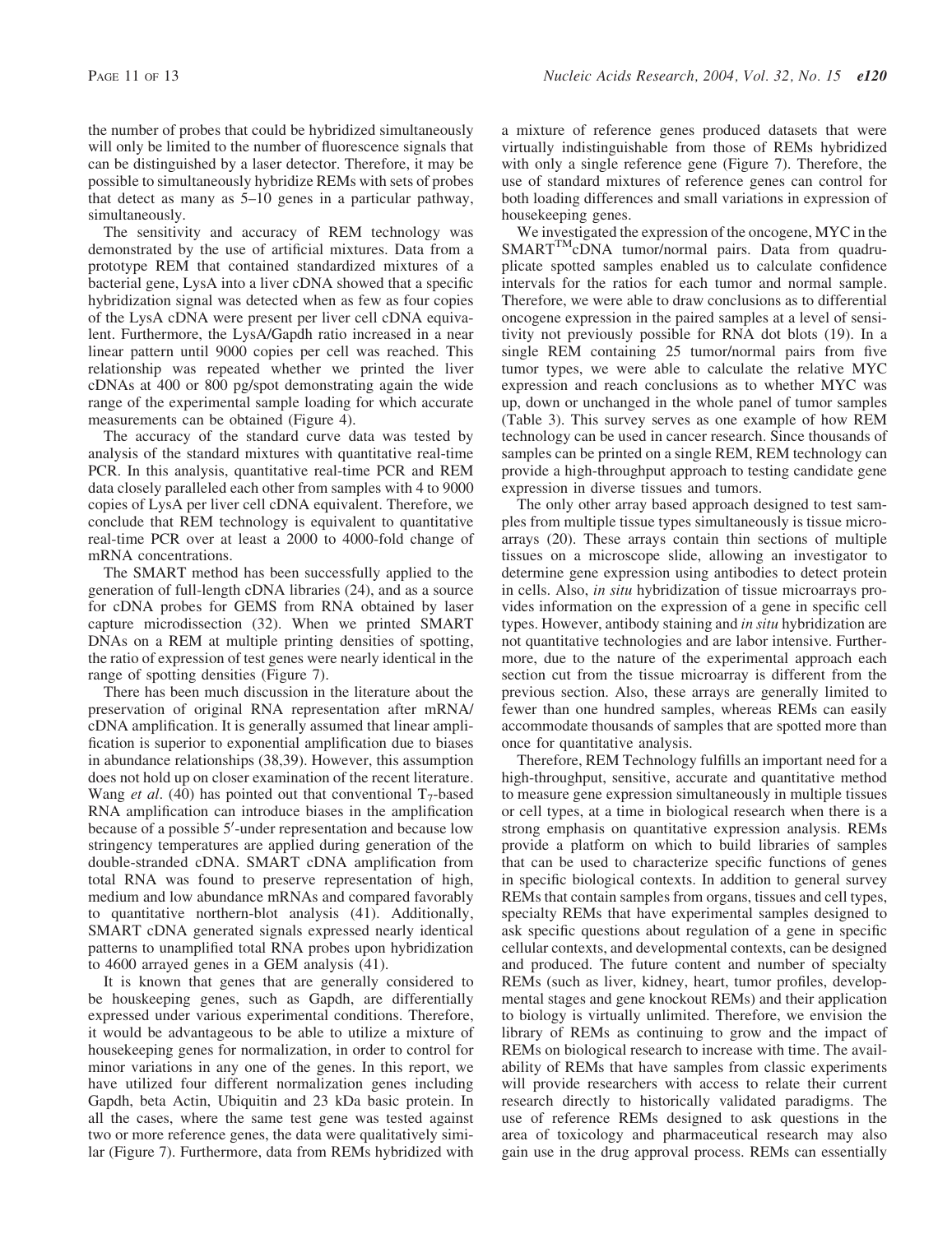'immortalize' specific experiments that can be printed thousands of times and be widely distributed.

## ACKNOWLEDGEMENTS

The authors thank Dr Liang Zhu and Dr David Shafritz for critical reading of this manuscript. This work was supported by funding from the National Institute of Health Grants RO1CA37232 to C.E.R., Liver Center grant (5P30DK41296) and Einstein Comprehensive Cancer Center grant (CA13330-32).

# **REFERENCES**

- 1. Brown,P.O. and Botstein,D. (1999) Exploring the new world of the genome with DNA microarrays. Nature Genet. (suppl.), 21, 33–37.
- 2. Lewin,B. (1997) Eukaryotic gene expression, chapters 28 and 29. In B.Lewin(ed.),GenesVI.OxfordUniversityPress,Oxford,NYandTokyo.
- 3. Watson,J.D., Hopkins,N.H., Roberts,J.W., Steitz,J.A. and Weiner,A.M. (1987) The steps in protein synthesis, chapters 13–15. In Gillen,J.R. (ed.), Molecular Biology of the Gene. Benjamin/Cummings Publishing Co., Menlo Park, CA.
- 4. Shalon,T.D. (1995) DNA microarrays: a new tool for genetic analysis. PhD Thesis, Stanford University, UMI Dissertation services, Ann Arbor, MI, pp. 29–33.
- 5. Schena,M., Shalon,D., Davis,R.W. and Brown,P.O. (1995) Quantitative monitoring of gene expression patterns with a complementary DNA microarray. Science, 270, 467–470.
- 6. Schena,M., Shalon,D., Heller,R., Chai,A., Brown,P.O. and Davis,R.W. (1996) Parallel human genome analysis: microarray-based expression monitoring of 1000 genes. Proc. Natl Acad. Sci. USA, 93, 10614-10619.
- 7. Iyer,V.R., Eisen,M.B., Ross,D.T., Schuler,G., Moore,T., Lee,J.C.F., Trent,J.M., Staudt,L.M., Hudson,J.,Jr, Boguski,M.S., Lashkari,D., Shalon,D., Botstein,D. and Brown,P.O. (1999) The transcriptional program in the response of human fibroblasts to serum. Science, 283, 83–87.
- 8. Robert,R., Klevecz,J.B., Forrest,G. and Murray,D.B.A. (2004) Genome wide oscillation in transcription gates DNA replication and cell cycle. Proc. Natl Acad. Sci. USA, 101, 1200-1205.
- 9. Plescia,C.P., Rogler,C.E. and Rogler,L.E. (2001) Genomic expression analysis implicates Wnt signaling pathway and extracellular matrix alterations in hepatic specification and differentiation of murine hepatic stem cells. Differentiation, 68, 254–269.
- 10. Yu,Y., Khan,J., Khanna,C., Helman,L., Meltzer,P.S. and Merlino,G. (2004)Expression profilingidentifies the cytoskeletal organizerezrin and the developmental homeoprotein Six-1, as key metastatic regulators. Nature Med., 10, 175–181.
- 11. Mathiassen,S., Lauemoller,S.L., Ruhwald,M., Claesson,M.H. and Buus,S. (2001) Tumor-associated antigens identified by mRNA expression profiling induce protective anti-tumor immunity. Eur. J. Immunol., 31, 1239–1246.
- 12. Kaminski,N., Allard,J.D., Pittet,J.F., Zuo,F., Griffiths,M.J.D., Morris,D., Huang,Z., Sheppard,D. and Heller,R.A. (2000) Global analysis of gene expression in pulmonary fibrosis reveals distinct programs regulating lung inflammation and fibrosis. Proc. Natl Acad. Sci. USA, 97, 1778–1783.
- 13. Perou,C.M., Jeffrey,S.S., van de Rijn,M., Rees,C.A., Eisen,M.B., Ross,D.T., Pergamenschikov,A., Williams,C.F., Zhu,S.X., Lee,J.C. et al. (1999) Distinctive gene expression patterns in human mammary epithelial cells and breast cancers. Proc. Natl Acad. Sci. USA, 96, 9212–9217.
- 14. Perou,C.M., Sorlie,T., Eisen,M.B., van de Rijn,M., Jeffrey,S.S., Rees,C.A., Pollack,J.R., Ross,D.T., Johnsen,H., Akslen,L.A. et al. (2000) Molecular portraits of human breast tumours. Nature, 406, 747–752.
- 15. Allzaeh,A.A., Eisen,M.B., Davis,R.E., Ma,C., Lossos,I.S., Rosenwald,A., Boldrick,J.C., Sabet,H., Tran,T., Yu,X. et al. (2000) Distinct types of diffuse large B-cell lymphoma identified by gene expression profiling. Nature, 403, 503-511.
- 16. Takahashi,M., Rhodes,D.R., Furge,K.A., Kanayama,H., Kagawa,S., Haab,B.B. and Teh,B.T. (2001) Gene expression profiling of clear cell renal cell carcinoma: gene identification and prognostic classification. Proc. Natl Acad. Sci. USA, 98, 9754–9759.
- 17. Bittner,M., Meltzer,P., Chen,Y., Jiang,Y., Seftor,E., Hendrix,M., Radmacher,M., Simon,R., Yakhini,Z., Ben-Dor,A. et al. (2000) Molecular classification of cutaneous malignant melanoma by gene expression profiling. Nature, 406, 536-540.
- 18. Kitahara,O., Furukawa,Y., Tanaka,T., Kihara,C., Ono,K., Yanagawa,R., Nita,M.E., Takagi,T., Nakamura,Y. and Tsunoda,T. (2001) Alterations of gene expression during colorectal carcinogenesis revealed by cDNA microarrays after laser-capture microdissection of tumor tissues and normal epithelia. Cancer Res., 61, 3544–3549.
- 19. Kafatos,F.C., Jones,C.W. and Efstratiadis,A. (1979) Determination of nucleic acid sequence homologies and relative concentrations by a dot hybridization procedure. Nucleic Acids Res., 7, 1541–1552.
- 20. Kononen, J., Bubendorf, L., Kallioniemi, A., Bärlund, M., Schraml, P., Leighton,S., Torhorst,J., Mihatsch,M.G., Sauter,G. and Kallioniemi,O.P. (1998) Tissue microarrays for highthroughput molecular profiling of tumor specimens Nature Med., 4, 844–847.
- 21. Sambrook,J. and Russell,D.W. (2001) Molecular Cloning: A Laboratory Manual. Cold Spring Harbor Laboratory Press, Cold Spring Harbor, NY.
- 22. Chenchik,A., Zhu,Y.Y., Diatechenko,L., Li,R., Hill,J. and Siebert,P.D. (1998) Generation of high quality cDNA from small amounts of total RNA by SMART PCR. In Siebert,P.D. and Larrick,J.W. (eds), Gene Cloning and Analysis of RT–PCR. Eaton Publishing, Natick, MA, pp. 305–319.
- 23. Zumabayeva,B., Diatchenko,L., Chenchik,A. and Siebert,P.D. (2001) Use of SMART generated cDNA for gene expression studies in multiple human tumors. BioTechniques, 30, 1–7.
- 24. Zhu,Y.Y., Machleder,E.M., Chenchik,A., Li,R. and Siebert,P.D. (2001) Reverse transcriptase template switching: a SMARTTM approach for full-length cDNA library construction. BioTechniques, 30, 892–897.
- 25. Eberwine,J. (1996) Amplification of mRNA populations using aRNA generated from immobilized oligo(dT)-T7 primed cDNA. BioTechniques, 20, 584–591.
- 26. Cheung,V.G., Morley,M., Aguilar,F., Massimi,A., Kucherlapati,R. and Childs,G. (1999) Making and reading microarrays. Nature Genet., 21, 15–19.
- 27. Andre,C., Jacquot,Y., Truong,T.T., Thomassin,M., Robert,J.F. and Guillaume,Y.C. (2003) Analysis of the progesterone displacement of its human serum albumin binding site by beta-estradiol using biochromatographic approaches: effect of two salt modifiers. J. Chromotogr. B, 769, 267–281.
- 28. Winer,J., Kwang,C., Jung,S., Shackel,I. and Williams,P.M. (1999) Development and validation of real-time quantitative reverse transcriptase–polymerase chain reaction for monitoring gene expression in cardiac anal. Biochemistry, 270, 41–49.
- 29. Emmert-Buck,M.R., Bonner,R.F., Smith,P.D., Chuaqui,R.F., Zhuang,Z., Goldstein,S.R., Weiss,R.A. and Liotta,L.A. (1996) Laser capture microdissection. Science, 27, 467–1001.
- 30. Luo,L., Salunga,R.C., Guo,H., Bittner,A.K., Joy,C., Galindo,J.E., Xias,H., Rogers,K.E., Wan,J.S., Jackson,M.R. et al. (1999) Gene expression profiles of laser-captured adjacent neuronal subtypes. Nature Med., 5, 117–121.
- 31. Luzzi,V., Mahadevappa,M., Raja,R., Warrington,J.A. and Watson,M.A. (2003) Accurate and reproducible gene expression profiles from laser capture microdissection, transcript amplification, and high density oligonucleotide microarray analysis. J. Mol. Diagn., 5, 9–14.
- 32. Fink,L., Kohlhoff,S., Stein,M.M., Hanze,J., Weissmann,N., Rose,F., Akkayagil,E., Manz,D., Grimminger,F., Seeger,W. and Bohle,R.M. (2002) cDNA array hybridization after laser-assisted microdissection from nonneoplastic tissue. Am. J. Pathol, 160, 81–90.
- 33. Wang,E., Miller,L.D., Galen,A., Ohnmacht,G.A., Liu,E.T. and Marinocola,F.M. (2000) High-fidelity mRNA amplification for gene profiling. Nat. Biotechnol., 18, 457–459.
- 34. Kestler,D.P., Hill,M., Agarwal,S. and Hall,R.E. (2000) Use of bidirectional blots in differential display analysis. Anal. Biochem., 280, 216–220.